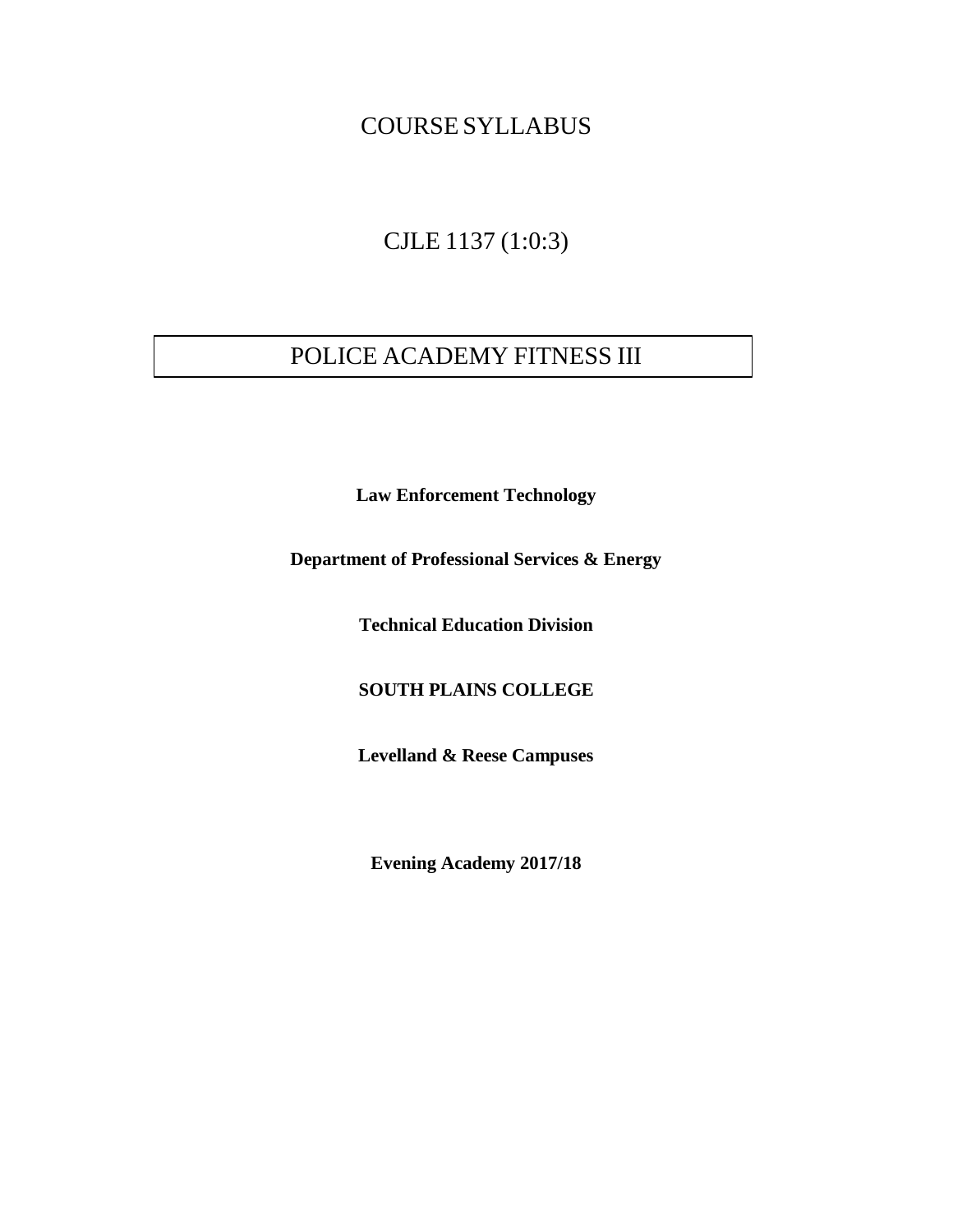| <b>Campus:</b>          | X<br>Levelland, Texas<br><b>Reese Center</b>                          |
|-------------------------|-----------------------------------------------------------------------|
|                         | <b>COURSE SYLLABUS</b>                                                |
| <b>COURSE TITLE:</b>    | <b>CJLE 1137 Police Academy Fitness III</b><br>(CIP Code 43.0107)     |
| <b>INSTRUCTOR:</b>      | <b>Kenny Burns and SPC Law Enforcement Technology</b><br><b>Staff</b> |
| <b>OFFICE LOCATION:</b> | Office Number: LE 111 Levelland Campus                                |
| <b>PHONE:</b>           | $(806)$ 716-2357                                                      |
| E-M                     | AIL: kburns@southplainscollege.edu                                    |
| <b>FAX:</b>             | 806 897-5288                                                          |
| <b>OFFICE HOURS:</b>    | Posted on office doors                                                |
| <b>VISION:</b>          | <b>SOUTH PLAINS COLLEGE IMPROVES EACH</b><br><b>STUDENT'S LIFE</b>    |

#### I. GENERAL COURSE INFORMATION:

- A. Course Description: This course is directed at teaching the students proper methods of improving their cardiovascular health through training. Attention is directed at physical training and proper nutrition toward achieving improved heart health. This class is basic preparation for new peace officers. This course may be offered only be institutions licensed as a Police Academy by the the Texas Commission on Law Enforcement (TCOLE.) SPC's Academy License Number is 511249. All students must complete academy applications processes. Admission to South Plains College does not guarantee admission to the police academy.
- B. TCOLE RULES 215.15 AND 217.1: Each student must meet all requirements stated in TCOLE Rules 215.15 (Enrollment Standards and Training Credit) and 217.1 (Minimum standards for Initial Licensure) to be admitted to the academy and seek licensure to become a Texas peace officer. For a complete set of current rules see also [http://www.tcole.texas.gov w](http://www.tcole.texas.gov/)hich is the TCOLE Web Site. (Note: Completion of academy does not make the graduate a "Texas Peace Officer." Graduates must be commissioned by a law enforcement agency and meet all other employment criteria as required by employing agency.) Applicants to the academy are screened and must meet TCOLE standards prior to admission. Failure to meet these standards will result in the student being immediately dropped from the class and program of study.

C.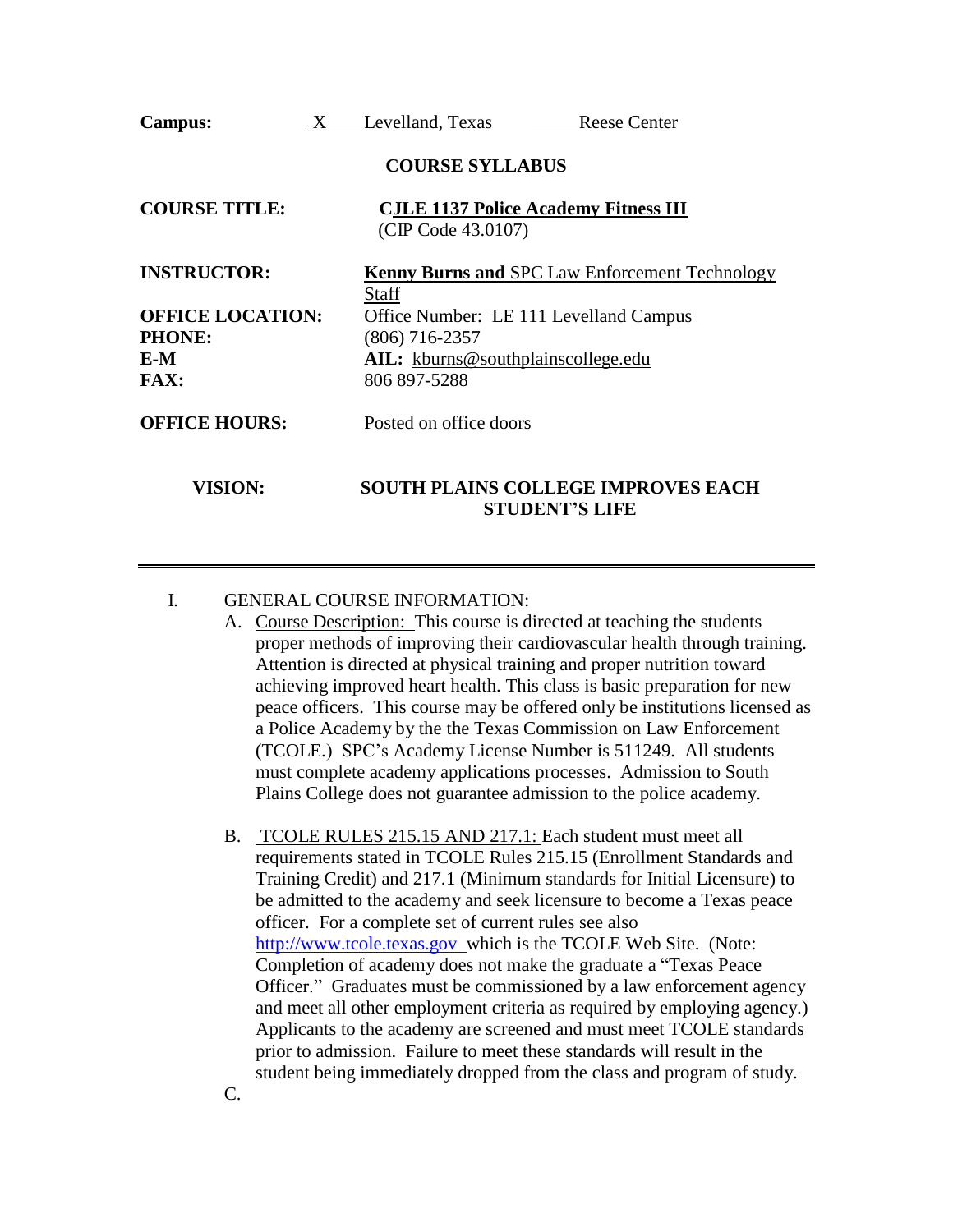During "Orientation" at the beginning of this course, students will receive an Academy Rules and Regulations, as well as information relative to academy procedures that serve as basic requirements for the course of study and criteria necessary for a student to remain in good standing in the academy. A student must acknowledge receipt of this information and abide by the academy rules as directed by the Academy Coordinator. Violation of any rule may subject the student to dismissal from the police academy.

### II. GENERAL COURSE REQUIREMENTS:

- A. Course Competencies: Upon successful completion of this course, each student will have demonstrated through comprehensive examinations, with a score of 80% or better, a competent understanding of specific elements listed in objective required in this course. Any motor skill competency will meet minimum course evaluations and receive a Pass/Fail grade.
- B. Academic Integrity: It is the goal of the SPC Law Enforcement faculty to foster a spirit of complete honesty and a high standard of integrity in education and training endeavors. It is a serious offense for any student to present as his or her own work that he or she has not honestly performed; such action renders the offender liable to serious consequences that may include suspension from the academy. Students should refer to the SPC General Catalog policy regarding consequences for cheating and plagiarism. (See "Academic Integrity" as well as "Student Conduct" sections in the college catalog.) If any student has a question as to whether he or she may work with other students on any assignments, SEEK GUIDANCE FROM THE INSTRUCTOR to ascertain whether or not the student is in compliance with course guidelines.
- C. Verification of Workplace Competencies. Successful completion of this course meets one of the TCOLE mandated requirements that permit a student to take the state License Examination to be a Texas Peace Officer. A student who successfully passes the state's examination does not become a peace officer until he or she is employed by an official law enforcement/criminal justice organization empowered to commission a peace officer in the state of Texas. Successful passing score on the state licensure examination is one of many employment criteria that permit a person to seek employment with law enforcement agencies.
- D. The SPC Police Academy Handbook: Each Academy student is provided an Academy Handbook that contains Rules and Regulations. The Handbook is considered a part of the Syllabus as if written in this document.
- E. Attendance Policy: The South Plains College attendance policy is stated in the General Catalog. In addition, the SPC Police Academy Handbook includes additional requirements that meet TCOLE policies and the "Handbook" is to be followed in details outlined therein. Punctual and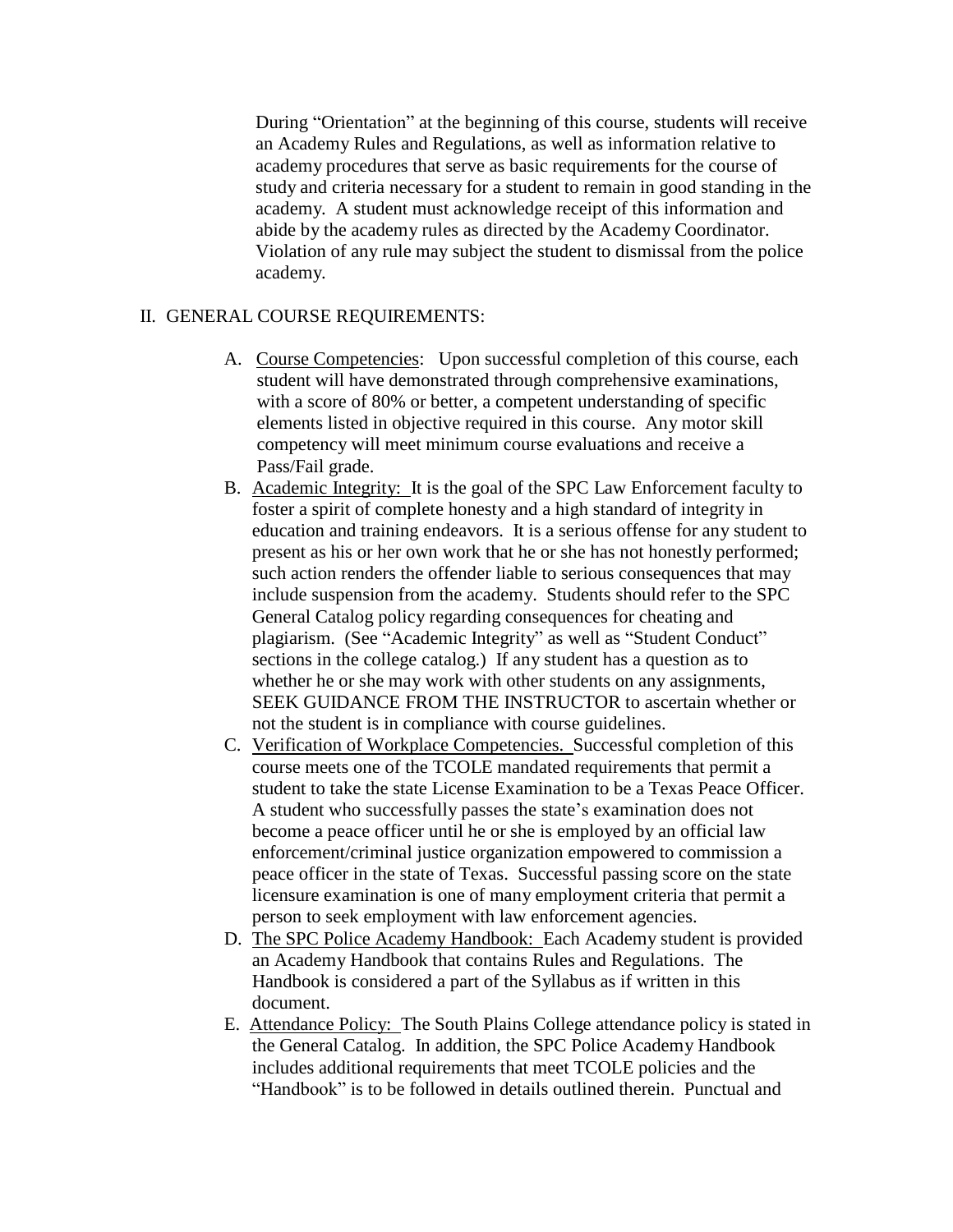regular attendance in class is required of all law enforcement students. Each student is responsible for all class work covered while she or he was not in class. At the discretion of the instructor, a student may complete make-up work assignments for unavoidable absences. An instructor uses discretion to administer an "X" or "F" grade when a student has excessive absences. In the event a student is not able to complete course work, she or he is expected to take initiative to initiate a student withdrawal notice that results in grade of "W" when completed before the last college "drop date." All students must complete or remain I compliance with TCOLE and academy requirements. (Note: See "Academy Rules and Regulations, Standard for Student Dismissal From Class/Program." Police Academy attendance standards are in full force and effect as if written in this Syllabus.)

- F. Assignment Policy: All required work must be turned in "on-time" in order that the student may benefit from the corrections and study for future examinations. Assigned outside work is DUE ON THE CLASS PERIOD ASSIGNED BY THE INSTRUCTOR. Late work generally is not acceptable; however, special consideration is subject to instructor discretion for exceptional circumstances. The instructor has sole discretion whether the exception is cleared and whether or not the makeup work is acceptable.
- G. Accommodations: South Plains College strives to accommodate the individual needs of all students in order to enhance their opportunities for success in the context of a comprehensive community college setting. It is the policy of South Plains College to offer all educational and employment opportunities without regard to race, color, national origin, religion, gender, disability or age (SPC Equal Opportunity Policy—General Catalog). Students with disabilities, including but not limited to physical, psychiatric, or learning disabilities who wish to request accommodations in such case should notify the Special Services Office early in the semester so that the appropriate arrangements may be made. In accordance with federal law, a student requesting accommodations must provide acceptable documentation of his/her disability to the Special Services coordinator on the Levelland Campus at (806) 894-9611, ext. 2529.
- H. Diversity Statement: Instructors in the program will establish and support an environment that values and nurtures individual and group differences and encourage engagement and interaction. Understanding and respecting multiple experiences and perspectives will serve to challenge and stimulate all of us to learn about others, about the larger world and about ourselves. Promoting diversity and intellectual exchange will not only mirror society as it is, but also model society as it should and can be so that each person may live in harmony with others.

#### IV. SPECIFIC COURSE/INSTRUCTOR REQUIREMENTS:

A. Grading Policy/Procedures/or Other Methods of Evaluation: An